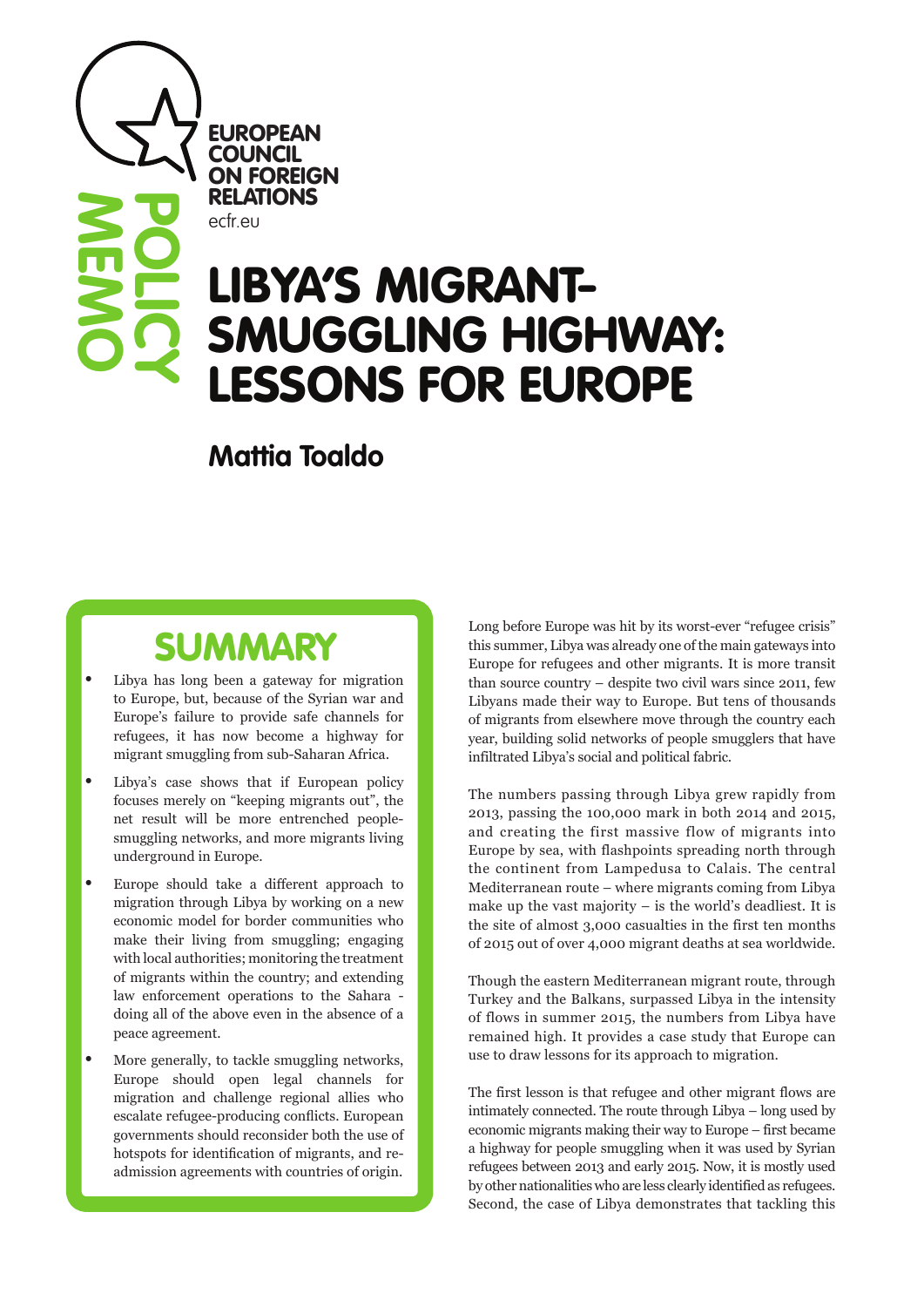crisis requires the use of foreign-policy tools along with domestic policies. A mere securitisation of migration through fences and "pushbacks" will not stop the flow of people. Europe must carry out intensive diplomacy to tackle the "politics of people smuggling" – addressing the political and social dynamics that feed the illegal trade.

Europe can tackle the push factors driving migration through Libya by working in coordination with a wide array of forces, including international organisations such as the United Nations and the International Organization for Migration (IOM), as well as local and national Libyan authorities. It should deal directly with Libyan border communities, combat the smuggling economy, create alternatives to illegal entry, and work to de-escalate the country's conflict.

Ultimately, Europe must move beyond a crisis management approach to a more strategic, long-term approach, tackling the root causes of migration. Libya is the place to start, given its longstanding role as a transit point for migration to Europe. Of course, addressing the issue in Libya alone is not enough. Policymakers must tackle the eastern Mediterranean route, and others that may emerge in the future. For example, as the lawlessness in the western Egyptian desert increases, the route from there to Greece, Italy, and Malta could gain importance. (See map.) Policymakers will also need to tackle the origins of migration flows from the Sahel, West Africa, and the Horn of Africa, while long-range migration from Afghanistan, Pakistan, and Iraq is increasingly important. And, of course, the mother of all issues is the Syrian conflict, which is fuelling the worst refugee crisis in several decades.

#### The changing dynamics of migration through Libya

The number of migrants passing through the central Mediterranean route increased more than four-fold from 39,800 in 2008 to 170,760 in 2014.<sup>1</sup> However, flows were significantly lower in most of the intervening years, due to agreements with the Libyan regime in 2009 and 2010, and the absence of significant push factors – as in 2012, when a lull between the Arab uprisings and the worsening of the Syria conflict meant that fewer than 16,000 migrants took this route.<sup>2</sup> Numbers decreased slightly in the first 10 months of 2015: 132,071 migrants and refugees arrived in Italy, compared to 138,796 in the same months of 2014, with a steady drop in numbers between July and October.

However, while the number of migrants has dropped only slightly, this hides a dramatic shift in the nationalities passing through Libya. Syrian refugees have largely abandoned Libya and the central Mediterranean to take the eastern Mediterranean route instead, while sub-Saharan Africans (particularly Nigerians, Somalis, and Sudanese) have replaced them. Indeed, considering the greatly reduced number of Syrians, the current numbers suggest 1 Unfortunately, there are no separate numbers for flows from Libya. Nevertheless, the numbers relating to the central Mediterranean route and to arrivals in Italy cover almost exclusively migrants and refugees passing through Libya.

that Libya is destined to remain one of the main gateways into Europe because of its instability, lawlessness, and longstanding smuggling organisations.

### The grey zone: Survival migrants

Syrians fleeing war have been replaced by those who are less clearly identifiable as refugees. In 2015, only 47 percent of arrivals through the central Mediterranean route have come from the world's top ten refugee-producing countries, compared to 85 percent overall for all routes through the Mediterranean.3 Syrians have abandoned the central Mediterranean due to a combination of factors: high casualties, as well as tighter visa restrictions put in place by North African countries such as Algeria, where Syrians' flights often used to stop on their way to Libya.

At the same time, other migrant flows have been diverted to Libya. Growing instability in the Sinai Peninsula, along with generalised violence in South Sudan, has pushed other nationalities there, particularly those coming from the Horn of Africa – hence the growing numbers of Sudanese, Eritreans, and Somalis. The weight of West Africa, particularly Nigeria, has also grown because of deeper smuggling networks, increased Boko Haram presence, and lower prices, combined with a tradition of migrating to Europe. Crossing the Mediterranean from Libya can now cost just 700 Libyan dinars ( $\epsilon$ 460 at the official exchange rate, but as little as  $\mathfrak{C}$ 240 on the black market). Meanwhile, there are increasing reports that once migrants begin the journey from West Africa, smugglers do not allow them to change their mind and "jump off the train".4

These recent flows from Africa fall into the grey zone of "survival migrants" who flee not individual persecution or discrimination as refugees, but rather generalised violence, environmental degradation, or simply hunger.5 Survival migrants constitute the vast majority of global migration flows, and yet they suffer from weak legal protection.

This poses a new political challenge to European decisionmakers facing migration flows from Libya. The most openminded European leaders are managing the current crisis on the basis that accepting higher numbers of refugees means that the European Union will have to get tougher on "economic migrants", pushing for more to return to their countries of origin.<sup>6</sup> Survival migrants have generally been placed in this second category, and so are increasingly being pushed back immediately on arrival. In some migrant-processing "hotspots" in Sicily, the right to asylum of those arriving via the central Mediterranean is assessed based on the country of origin and just a few

 $\overline{2}$ 

g

www.ecfr.

November 2015

<sup>2 &</sup>quot;Central Mediterranean Route", Frontex, available at [http://frontex.europa.eu/trends](http://frontex.europa.eu/trends-and-routes/central-mediterranean-route/)[and-routes/central-mediterranean-route/.](http://frontex.europa.eu/trends-and-routes/central-mediterranean-route/)

<sup>3</sup> UNHCR data available at [http://data.unhcr.org/mediterranean/regional.php.](http://data.unhcr.org/mediterranean/regional.php)

<sup>4</sup> Author's interviews with Tuesday Reitano, Secretariat of Global Initiative against Transnational Organized Crime, 28 October 2015; and Stefano Liberti, analyst and journalist on migration issues, 27 October 2015.

<sup>5</sup> See Alexander Betts, *Survival Migration. Failed Governance and the Crisis of Displacement* (Ithaca: Cornell University Press, 2013)

<sup>6</sup> According to confidential diplomatic and security sources. These are termed "re-admissions" (i.e. repatriations, either voluntary or forced)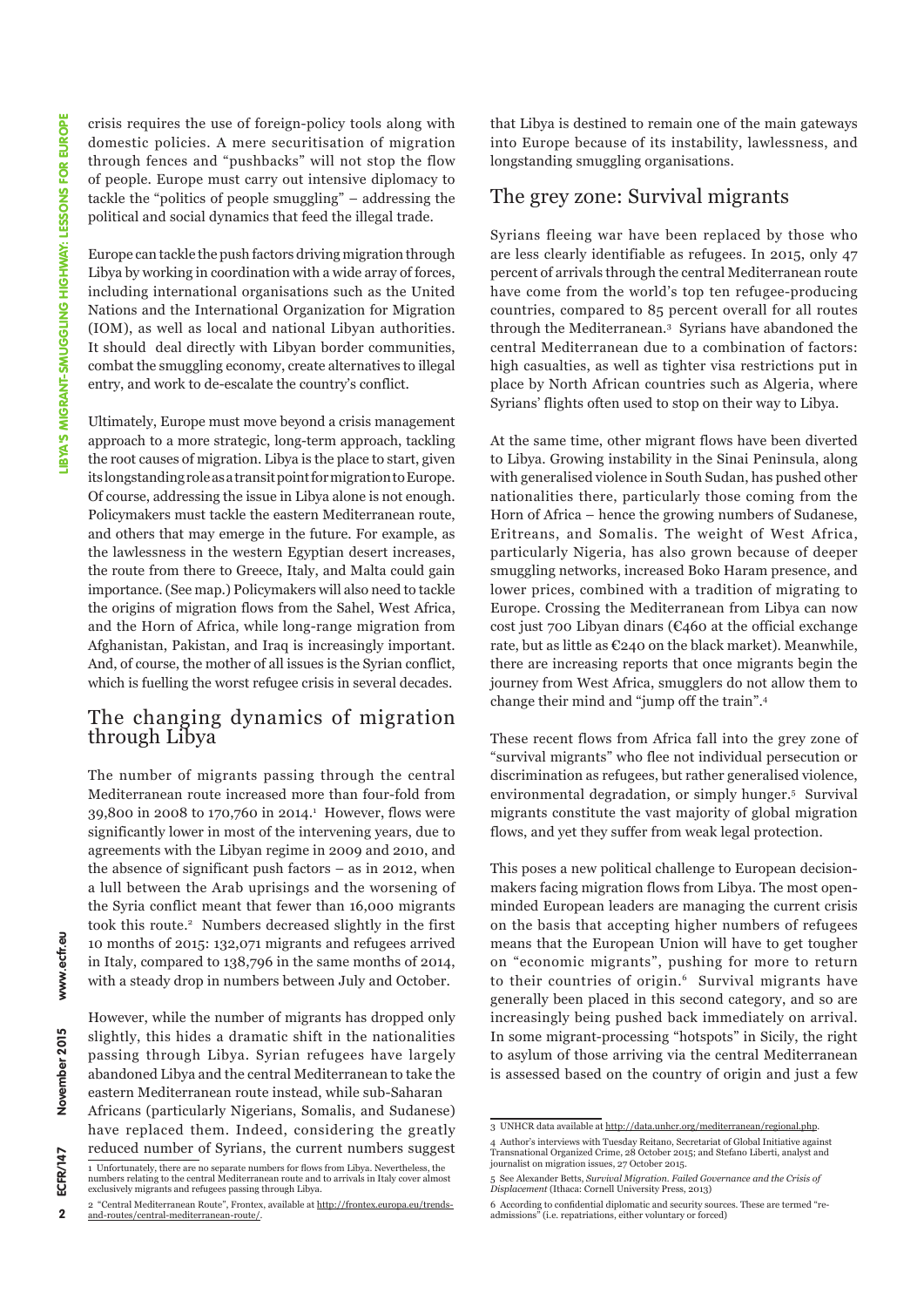

#### **Key migration routes into Europe**

Source: Compiled using data from Frontex, International Organization for Migration, UNHCR and United States Institute of Peace

questions, according to Doctors Without Borders (MSF).7 This poses not only a human rights challenge (as survival migrants are also entitled to some degree of protection), but also a security challenge as many who fail this test are simply pushed underground and live an undocumented life in Europe on the margins of society. This sharp difference in the treatment of refugees and economic migrants pushes some migrants to present themselves as nationals of refugee-producing countries, with a lucrative market in

7 Giacomo Zandonini, "Respingimenti, si ricomincia a cacciare via i migranti 'economici'", *La Repubblica*, 19 October 2015, available (in Italian) at [http://](http://www.repubblica.it/solidarieta/immigrazione/2015/10/19/news/respingimenti-125425049/?refresh_ce) [www.repubblica.it/solidarieta/immigrazione/2015/10/19/news/respingimenti-](http://www.repubblica.it/solidarieta/immigrazione/2015/10/19/news/respingimenti-125425049/?refresh_ce)[125425049/?refresh\\_ce.](http://www.repubblica.it/solidarieta/immigrazione/2015/10/19/news/respingimenti-125425049/?refresh_ce)

forged Syrian passports. This policy of "saving the refugees, dumping the economic migrants" will push more survival migrants to present themselves as plausible asylum-seekers, making the work of border agencies even harder.

Ultimately, due to the combination of the never-ending civil war and the EU's failure to provide legal means to seek protection in Europe, Syrian refugees have built a "smuggling highway" which is now being used by other nationalities. There is a vicious cycle – the massive influx of Syrian refugees in Libya since 2013 has swollen numbers and made smugglers wealthier, as Syrians were middle-income and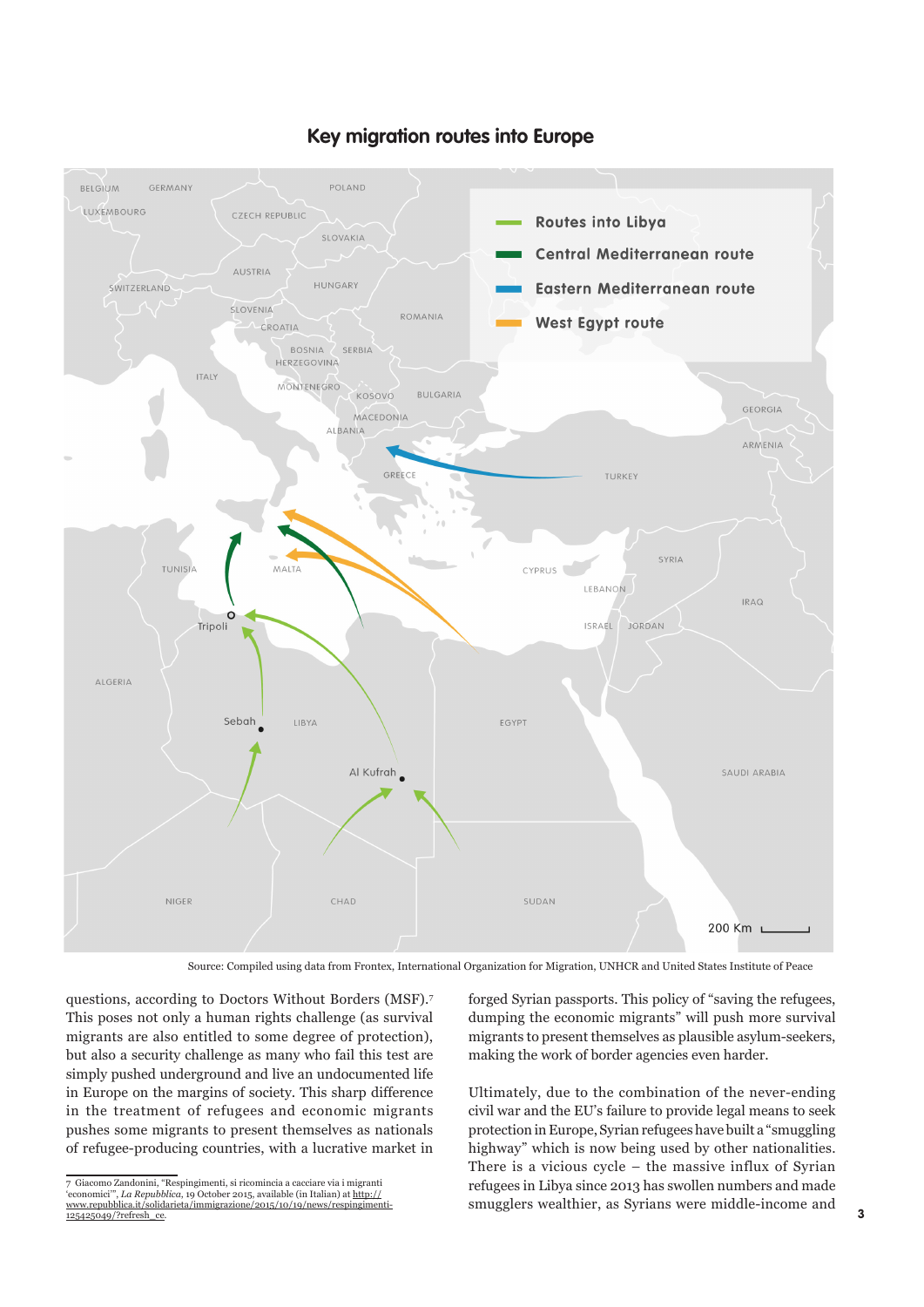## **Arrivals by sea to Italy**

**Main countries of origin (January - September 2014/2015)**



| Main countries of origin     | 2014    | 2015    | Percentage (+/-) |
|------------------------------|---------|---------|------------------|
| <b>Syria</b>                 | 32,681  | 7.072   | $-78%$           |
| <b>Eritrea</b>               | 32,537  | 35,938  | $+10%$           |
| <b>Nigeria</b>               | 6.951   | 17,886  | $+157%$          |
| Gambia                       | 6,179   | 6.315   | $+2%$            |
| <b>Somalia</b>               | 4,113   | 10,050  | $+144%$          |
| <b>Bangladesh</b>            | 3,925   | 5,037   | $+28%$           |
| Sudan                        | 2.370   | 8,370   | $+253%$          |
| Tot. all countries of origin | 138,786 | 132,071 | $-5%$            |

Source: Italian Ministry of the Interior, elaboration by the International Organization for Migration

desperate to flee war. Because of EU migration policy, they could only apply for asylum in Europe by travelling illegally to the continent, and this made the fortune of Libyan and other African smugglers who are now "investing" those profits to deepen their networks in West Africa, offering "discounted tickets". A similar phenomenon can already be observed on the eastern Mediterranean route, which is increasingly being used by Afghans and Iraqis, following the path laid by Syrian refugees.

## Europe's response

Very little was done at EU level in the years when the current crisis was building up. Migrations through the Mediterranean had long been considered a national matter, and were left to certain member states – Italy in particular.

Successive Italian governments failed to convince their European partners to develop a united political strategy to tackle the problem, and instead resorted to ad hoc policies that tackled flows from one side while not addressing the phenomenon as a whole. In March 1997, Italy conducted a secret military operation with Albania and in a few hours sank most of the vessels used to transport migrants. In 2008 and 2009, Italy struck an agreement with Libya to exchange generous economic relations for harsh containment of migrants and refugees alike. As part of the deal, Libya kept migrants in detention centres (that rarely met human rights standards) and allowed Italy to return all migrant vessels coming from Libya without screening for asylum seekers. At the same time, Italy approved restrictive domestic laws that made legal economic migration very difficult. Interestingly, some of the EU's current policies seem to be inspired by Italy's policies of the last decade and a half.

Flows continued to grow after the fall of Libya's Gaddafi regime, which had used migration as leverage to exact concessions from Italy while striking a political alliance with smugglers at home. In 2013, after a string of shipwrecks off the coast of Sicily, the Italian government led by Enrico Letta approved Operation Mare Nostrum, one of the biggest search-and-rescue operations ever carried out in the area. As flows continued to grow, many EU member states blamed Mare Nostrum as a "pull factor" that attracted more migrants with the prospect that they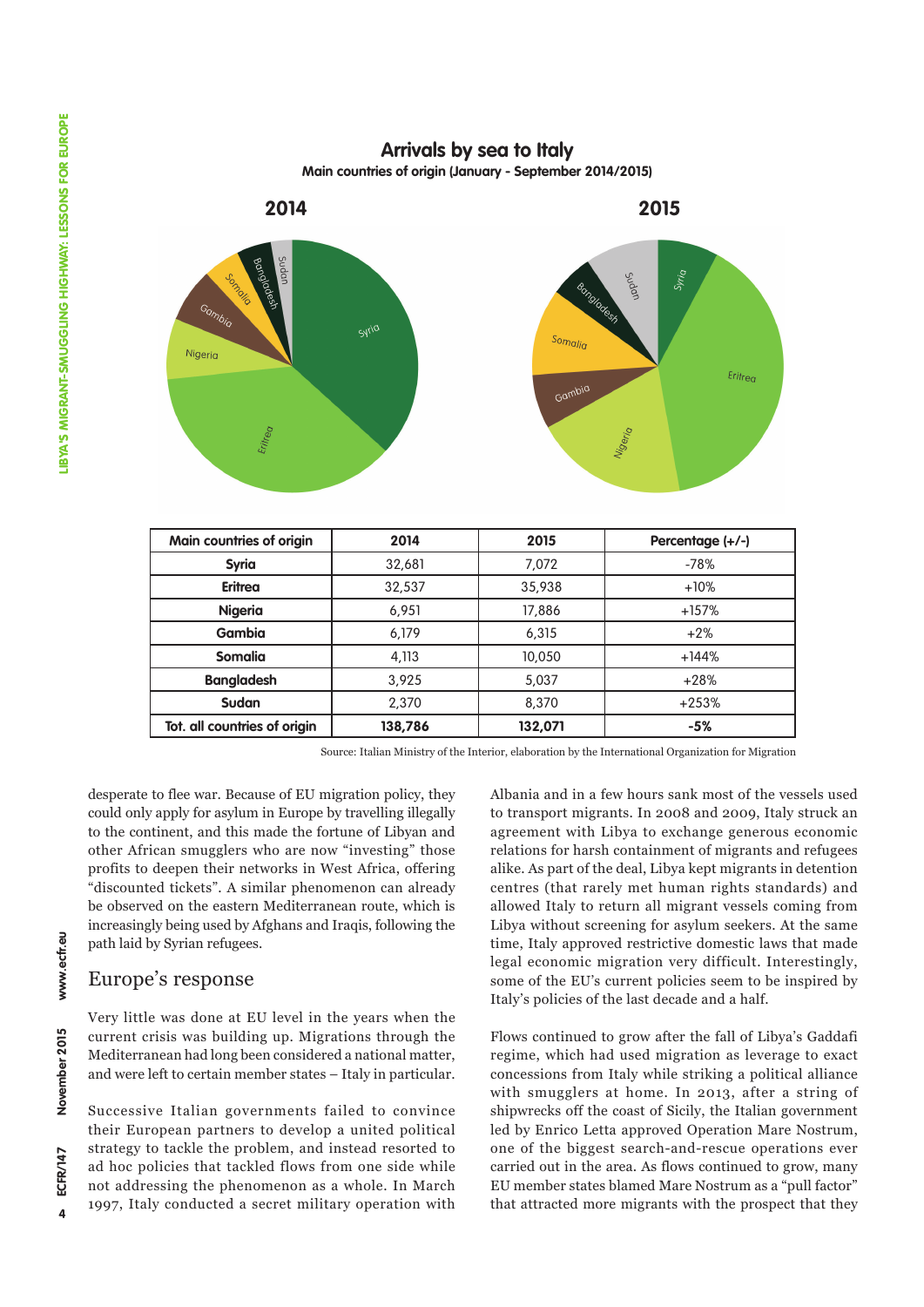#### **Migrant fatalities in the Mediterranean**



**(January - October 2014/2015)**

Source: International Organization for Migration

would be saved by the Italian navy and brought to the EU. It was disbanded in autumn 2014 and substituted with Triton, a border-control operation led by the EU border agency, Frontex. Triton remained within EU territorial waters, far from where most shipwrecks took place in the central Mediterranean. As a result, the winter of 2015 was a deadly one, culminating with one of the most serious shipwrecks in the history of the Mediterranean, when over 900 migrants reportedly drowned on the night of 19 April.

This marked the symbolic start of the "migrant crisis". The following day, the EU Joint Foreign and Home Affairs Council approved a ten-point plan not radically different from the agenda previously agreed by the European Commission8 but with three important additions: it boosted Triton with more funds and a much wider area of operations; it launched anti-smuggling operation EUNAVFOR MED (now renamed "Operation Sophia" after a girl that was saved in the Mediterranean), which was tasked with intercepting, seizing, and destroying smugglers' boats; and it established "a new return programme for rapid return of irregular migrants coordinated by Frontex".9 European support for UN-led negotiations on a unity government in Libya, brokered by Bernardino Léon, was stepped up and most

9 "Joint Foreign and Home Affairs Council: Ten point action plan on migration",<br>European Commission, press release, Luxembourg, 20 April 2015, available at <u>[http://](http://europa.eu/rapid/press-release_IP-15-4813_en.htm)</u><br>[europa.eu/rapid/press-release\\_IP-15-4813\\_en.htm](http://europa.eu/rapid/press-release_IP-15-4813_en.htm).

member states became anxious for quick developments, as it became clear that it was extremely hard to tackle migration from Libya without a functioning government in the country.

#### Search-and-rescue operations

The decisions of 20 April boosted the Triton operation as a de facto search-and-rescue operation, though this was not explicitly its mission. This was accompanied by the work of the Italian coastguard, some private organisations such as MSF's Migrant Offshore Aid Station (MOAS), and by commercial ships that are obliged by international law to rescue those in distress at sea.

Contrary to what some member states, particularly the UK, had feared, these rescue missions have not acted as a pull factor for migrants. Flows through Libya decreased in summer 2015 compared to the previous year, even as casualties dropped along the central Mediterranean route. Meanwhile, the overall number of migrants arriving in Europe has been pushed up by the dramatic increase in migration through the eastern Mediterranean route, where there is only a smaller Frontex operation called Poseidon, with less of a search-and-rescue role than Triton. Deaths do not act as much of a deterrent: as in the central Mediterranean previously, the rising number of casualties in the waters between Turkey and Greece has done little to diminish high flows of migrants. Meanwhile, smugglers have adapted to search-and-rescue operations, bringing down prices and the quality of their vessels. These are now mostly precarious rubber boats with a small engine and only enough fuel to get into international waters, where they hope to be intercepted by a rescue operation.

<sup>8</sup> Long before the "refugee crisis" started to make headlines, the European Commission had started to work on a comprehensive migration agenda based on several pillars: the redistribution ("relocation" in official parlance) of asylum seekers among all member states except the UK and Denmark; more "re-settlement" directly from third countries to the EU via the UNHCR mechanism; more assistance to countries of transit; a better implementation of existing regulations about identification and screening of migrants and asylum seekers; the creation of "hotspots" or "reception centres" both in the countries of first arrival in the EU and in third countries; and more legal ways to enter Europe for economic migrants through the strengthening of the "blue card" that grants residency to highly skilled workers. See "A European Agenda on Migration", European<br>Commission, 13 May 2015, available at <u>http://ec.europa.eu/dgs/home-affairs/what-we-</u> [do/policies/european-agenda-migration/index\\_en.htm.](http://ec.europa.eu/dgs/home-affairs/what-we-do/policies/european-agenda-migration/index_en.htm)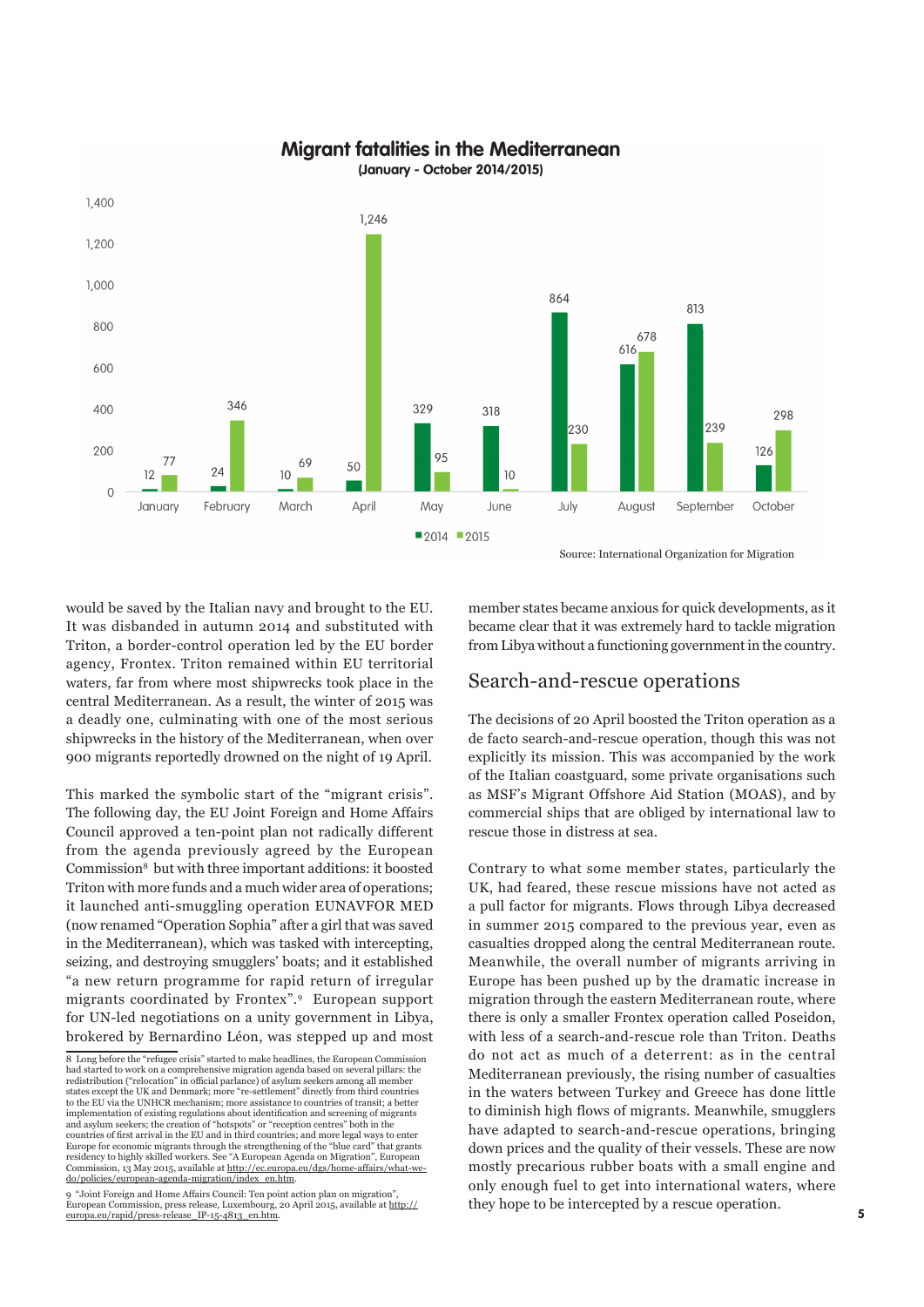### Thinking long-term: The push factors

Growing numbers of migrations through Libya between 2013 and early 2015 were due mostly to a combination of "push factors" that caused migrants to leave. The correlation between migration and "pull factors", such as search-and-rescue operations, is less clear. These operations are of course a moral duty in the face of growing casualties, but they can only be a temporary sticking plaster, and cannot address the fundamental equation behind people smuggling: closed borders create incentives for smuggling while doing little to curb the numbers of migrations, which simply shift from legal to illegal. Any effective European policy must therefore address the push factors driving migration.

The most important push factor is violence. Flows from Libya started to rise sharply in the summer of 2013, as violence in the country escalated. Many migrants who arrived on the Italian island of Lampedusa in this period described how it had become too dangerous to remain in Libya. The violence was particularly severe around Tripoli in late 2013 and throughout 2014, while in the south, particularly between the Tebu and Tuareg minorities, the violence has never really stopped since the outbreak of war in 2011. There is a vicious cycle between violence and people smuggling. In the conflict that started in summer 2014, some of the frontlines overlapped with smuggling hubs – the southern towns of Sebha and Ubari are a case in point, where conflict rages between the Tuareg and Tebu minorities.

These flows from Libya are mixed: people who have just transited through the country sail together with migrants who have lived there for years and are now being squeezed out by the violence. It is as much a transit country as a destination for migrants: in 2009, at the time of the deal with the Italian government to contain migration to Europe, Libya hosted 2.5 million migrants, mostly from Africa but also from Bangladesh and the Philippines. In 2013, on the eve of the new migration crisis, Altai Consulting estimated that there were between 1.7 million and 1.9 million immigrants in Libya.10 Colonel Muammar Gaddafi had encouraged migration from Africa with a policy of open borders. The Libyan economy needed this workforce, and it allowed Gaddafi to boost his credentials as a pan-African leader. Incidentally, when Islamic State (IS) first arose in Libya its primary targets were mostly migrants: Egyptian Copts, Eritreans, and Asians who worked in hotels or in oil fields.

A second and more long-term push factor is the established political economy of illicit trafficking, and its influence on both migration flows and political violence. For many border communities in Libya, both in the south and on the Mediterranean coast, smuggling is the only thriving non-oil economic sector. People smuggling is part of a system that uses trade in subsidised goods (such as petrol or wheat) as "start-up money" to deal in illegal goods such as weapons and drugs. Migrants are often used to transport these 10 Mattia Toaldo, "Migrations Through and From Libya: A Mediterranean Challenge",<br>New Med Research Network, 14 May 2015, available at <u><http://bit.ly/1JodBIP></u>.

items. The smuggling networks lived in a symbiosis with the Gaddafi regime, which turned a blind eye in exchange for a share of the revenues and for political allegiance.<sup>11</sup>

After the civil war that toppled the dictator, many of the militias that had fought against him entered the smuggling business and at the same time gained relevance in politics, further enhancing the relationship between smuggling, power, and violence.

Human rights violations against refugees and migrants were another push factor. Detention centres for migrants in Libya fall well short of international standards, by the admission of some Libyan officials. Outside, migrants are often abused, subjected to violence, and reduced to slavery and forced labour.12 It is no wonder that many of those who eventually make it to Europe from Libya report that the inhumane conditions there were the main factor that convinced them to flee at any cost.

#### A political strategy on migration through and from Libya

No single strategy can solve the problems linked to mass migration through Libya. This country has been a transit route for migration for a long time, and its overall stability and institutional capacity are unlikely to improve dramatically in the years to come – certainly not to the point where Europe can consider the same level of cooperation it has discussed with Turkey. The policies that Europe can implement are sub-optimal, and will involve trade-offs, but could have a significant impact over time.

It is important that Europe gets its goals right in addressing the issue of migration through and from Libya: the EU should aim at managing migrant flows through a mix of political, economic, and law-enforcement measures. Policies targeted at drastically cutting overall flows are likely to fail given the current pressure from sub-Saharan Africa and the mix of push factors described above.

There are two baskets of recommendations that stem from the analysis of migration through Libya. The first concerns policies that Europe can carry out in Libya or with Libya's neighbours. The second focuses on the lessons that Europe can draw from this case study for its overall migration policies.

 $\overline{6}$ 

<sup>11</sup> Mark Shaw and Fiona Mangan, "Illicit Trafficking and Libya's Transition: Profits<br>and Losses", in Peaceworks, No. 96 (February 2014), available at <u>http://www.usip.org</u>/ [node/17466.](http://www.usip.org/node/17466)

<sup>12</sup> Amnesty International, "Lives Adrift. Refugees and Migrants in Peril in the Central Mediterranean", 30 September 2014, available at <u>https://www.amnesty.org/en/</u><br><u>[documents/EUR05/006/2014/en.](https://www.amnesty.org/en/documents/EUR05/006/2014/en.)</u>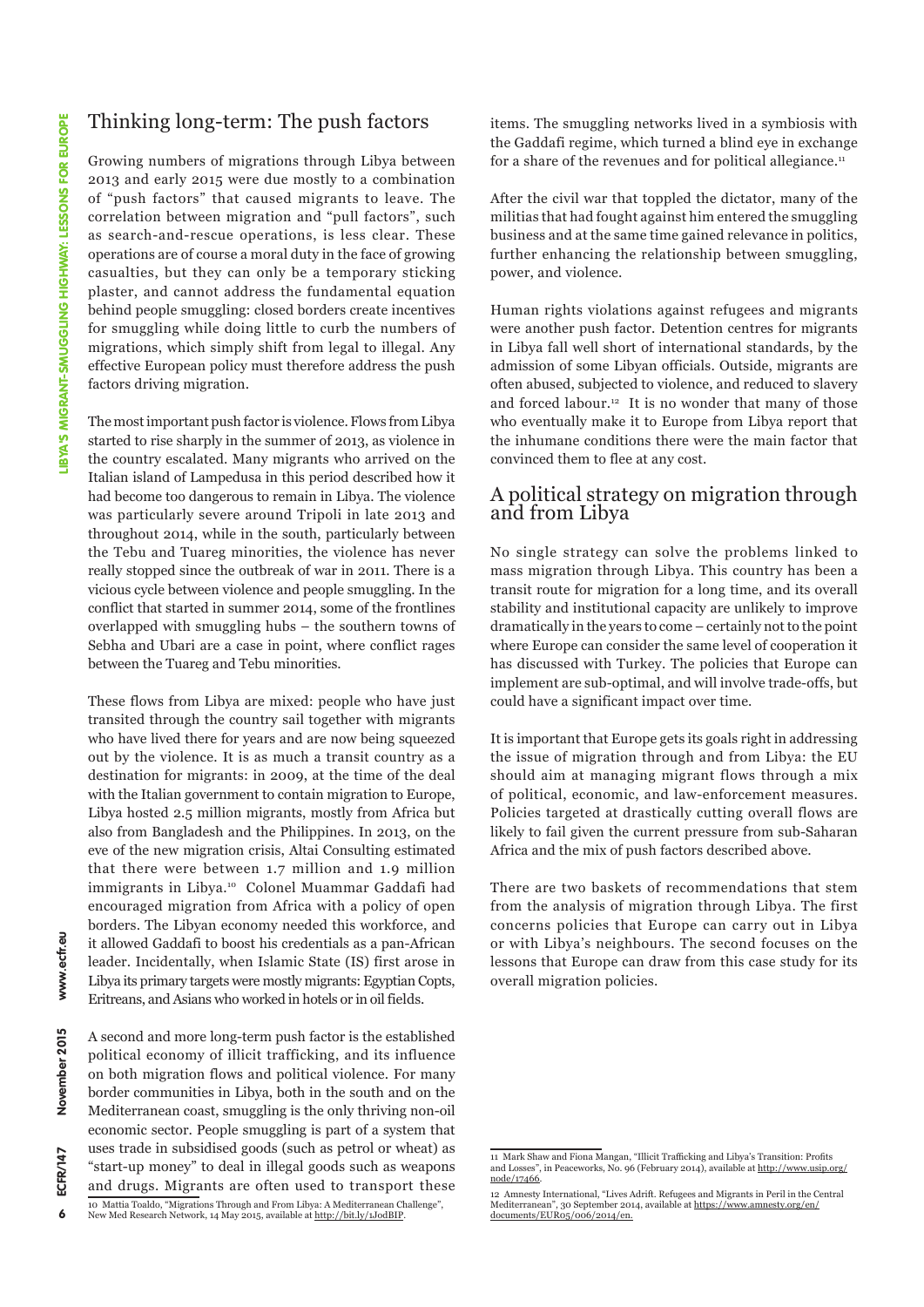#### Recommendations: Europe's policy in Libya and the region

#### *Work with Libyans on a different economic model for border communities*

The EU and its member states should offer expertise and political support to efforts by the Libyan central and local authorities, as well as its central bank, to separate the illegal trade in legal goods – namely the smuggling of petrol, tobacco, or subsidised products such as wheat and flour – from the more damaging businesses of smuggling people and illegal goods such as drugs and weapons. The illicit trade in legal products should be gradually decriminalised, accompanied by a crackdown on the latter type of smuggling. This would guarantee a livelihood to border communities outside smuggling people, drugs, and weapons. This alternative would be all the more credible if combined with a new border-management system.

As part of this approach, the Libyan government with European assistance should oversee a decentralised border-management system, giving local communities a degree of control over the borders rather than trying to implement a centralised border-control system, which is unlikely to work given the weakness of the state.

#### *Engage with local communities and local authorities*

In the past year and a half, the EU has managed what is probably the only successful part of the UN-led Libyan dialogue, namely the "municipal track" which included a high number of representatives from local councils. In many parts of the country these authorities are the only functioning institution, and in a few cases they also have significant political clout on matters of peace and war with neighbouring cities. The EU should continue a political dialogue with municipalities to discuss and step up the implementation of capacity-building assistance as well as joint efforts against people smuggling. This should take place even if a national agreement is not yet finalised.

#### *Engage with state institutions, including in Tripoli*

Since the de facto partition of Libya in summer 2014, the EU and its member states have adopted a policy of strict non-engagement with state institutions based in Tripoli, on the grounds that they could be associated with the Tripoli government. Yet most of Libya's institutions are located in the city, and so this policy means that Europe is not building strong relations with officials involved in immigration control, visas, border monitoring, or the interior ministry. Cooperation between the European and Libyan bureaucracies should resume while bespoke capacity-building programmes are implemented.

#### *Increase monitoring and international presence to protect human rights*

In the absence of an agreement for a national unity government based in Tripoli, the EU and its member states should support international and Libyan organisations that are working to monitor human rights violations on the ground. An agreement would allow for full resumption of operations in Libya by bodies such as the UN refugee agency (UNHCR) and the IOM, alongside joint visits by the Council of Europe, parliamentary assemblies, European investigators (both from Europol and member states), and human rights groups. This is important in order to monitor conditions in migrant detention centres and tackle the abuses that constitute push factors for migrants.

#### *Engage in intensive mediation to support Tebu–Tuareg de-escalation*

Fighting between the Tebu and the Tuareg minorities in southern Libya is a fundamental push factor for migration from that region. There are currently some important backchannel or "track 2" efforts conducted by NGOs, but the EU should get directly involved in peace-making between these two communities. It is doubtful that the UN can have enough bandwidth to carry this out alongside the national dialogue, so this "southern Libya" track should be coordinated between the EU and the UN Support Mission in Libya (UNSMIL). To this end, the EU could offer both mediation and monitoring mechanisms with a particular emphasis on borders and smuggling.<sup>13</sup>

#### *Accompany political and economic efforts with a comprehensive law-enforcement strategy*

While it is important to change the economic model behind people smuggling and address the political dynamics of illicit trafficking, Libya and its foreign supporters cannot eschew a comprehensive law-enforcement effort aimed at migrant smugglers. Operation Sophia in the Mediterranean is part of these efforts, alongside a similar Italian-led operation, Mare Sicuro. These efforts will have to be conducted also further south, alongside the tracks that cross the Sahara desert. These should be among the tasks of the "locally managed" border system, and Europe should, on request of the Libyan authorities, deploy monitoring and law-enforcement mechanisms to support it.

#### *Support Libyan national dialogue, but without illusions*

The EU was right to support the UN-led political dialogue. Yet it could well be that an agreement is not around the corner. That's why it is important not just to plan ahead for "the day after an agreement" but also to make contingency plans on how to manage the migration crisis through Libya in the absence of an agreement. In this case, the EU should make a strong push for the options described above: engaging with local authorities, working with all bureaucracies, and intensifying peace efforts in southern Libya.

<sup>13</sup> Author's conversation with Claudia Gazzini, International Crisis Group, 29 October 2015.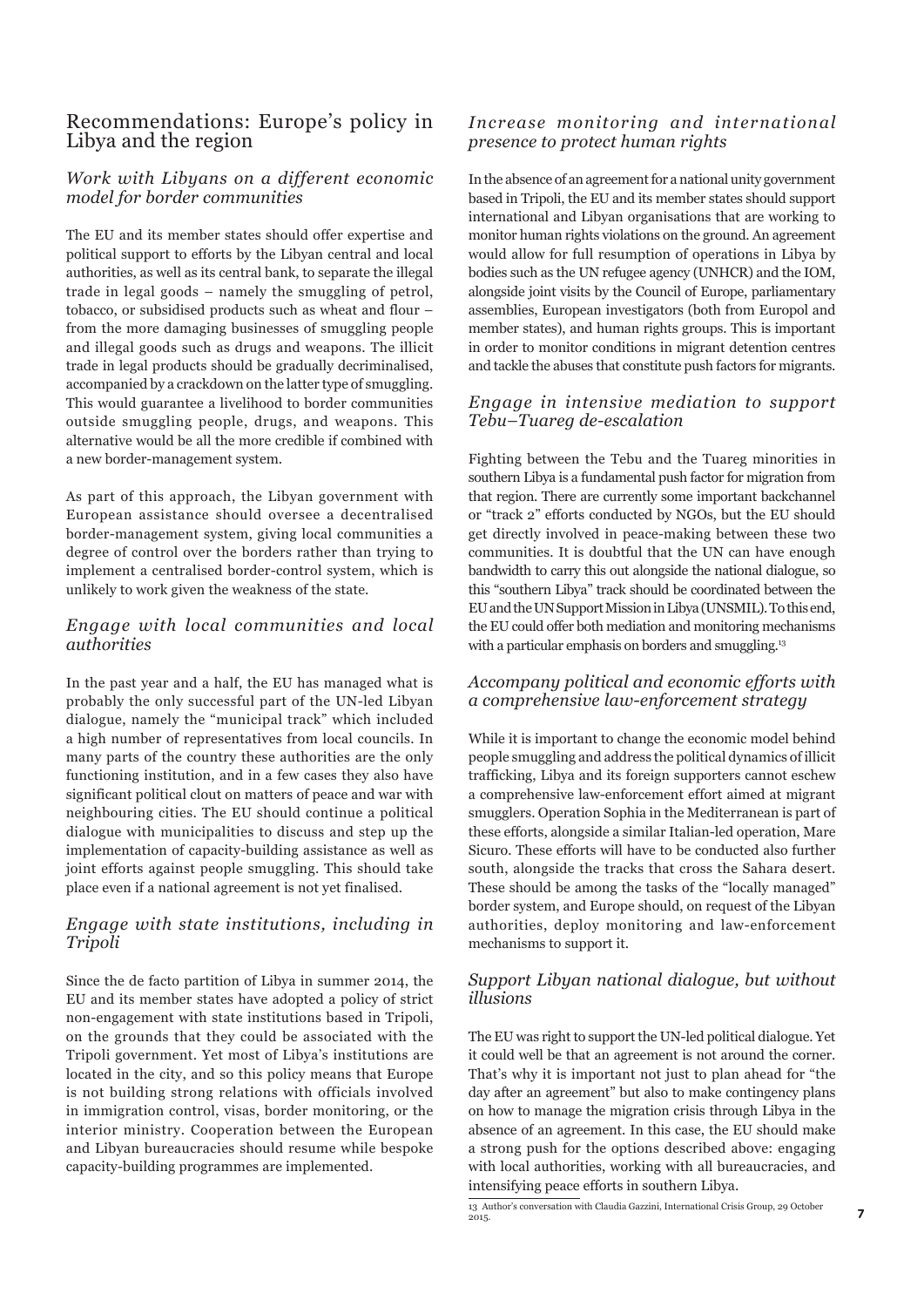#### Recommendations: Europe's migration policy

#### *Create legal channels to Europe*

Migration through Libya demonstrates how supposedly "closed borders" help to feed people smuggling. Yet it would be politically unrealistic for most EU member states to simply open their borders to all comers. Nevertheless, the EU can test forms of limited "surgical" opening, to save lives and ensure protection of refugees while depriving smugglers of revenue. The EU should assess the impact of the following instruments: an enhanced resettlement mechanism for some refugees; and humanitarian visas so that refugees or survival migrants can safely and legally travel to Europe to claim asylum or humanitarian protection, rather than using smugglers.<sup>14</sup> To this end, current regulations that impose visa checks upon airlines should be revised.15

#### *Reception centres and hotspots: Think again*

Reception centres or hotspots are meant to simplify and enhance identification of migrants alongside protection of asylum seekers. However, in the current political climate in Europe, there is a risk that these could become "pushback" centres, as MSF has reported about the Sicilian hotspots. Even graver concerns arise in relation to hotspots in countries with a record of human rights violations, and – as in the case of Libya – a record of violating migrants' rights in particular. It is essential that procedures that respect human rights are implemented in these centres by granting the same type of access to NGOs and international organisations that they would expect in Libya. Ultimately, a policy of providing safe and legal channels for asylum seekers would reduce the need for these huge reception centres.

#### *Re-admission agreements: Handle with caution*

Starting with the ten-point plan approved in April 2015, returning illegal economic migrants to their home countries has become a top priority in Europe's management of the crisis. Obviously, once Europe has set reasonable rules of access for economic migrants, those falling outside these criteria should not be allowed in.

But, in the absence of these reasonable legal avenues for migration, an emphasis on returning migrants to their home countries creates serious concerns. First, in terms of human rights violations: when the priority is to accept as few migrants or refugees as possible, those who have the right to stay in Europe, either as refugees or as legal migrants, may be pushed back. Second, if Europe simply pays local authorities in transit and source countries to contain migration, it creates an incentive for these authorities to keep the number of attempted migrations high so that they will continue to receive payments.

#### *Challenge regional allies*

The Mediterranean crises (primarily in Syria and Libya) are the main producers of refugees and migrants arriving in Europe. It is no secret that several Western allies in the wider Middle East and North Africa region play a role in escalating those conflicts or blocking peace processes. On balance, for Europe, trade and political ties with these allies have always been more important than challenging their behaviour in the region.<sup>16</sup> But now, in light of the refugee crisis shaking Europe, it is time to revise that calculation.

8

<sup>14</sup> Elspeth Guild, Cathryn Costello, Madeline Garlick, Violeta Moreno-Lax, and Sergio Carrera, "Enhancing the Common European Asylum System and Alternatives to Dublin",<br>CESP, September 2015, available at <u>http://www.europarl.europa.eu/thinktank/en/</u> [document.html?reference=IPOL\\_STU\(2015\)519234](http://www.europarl.europa.eu/thinktank/en/document.html?reference=IPOL_STU(2015)519234).

<sup>15</sup> Dimi Reider, "Directive 51. How Europe Pushes Migrants Onto Boats", *Foreign Affairs*, 16 September 2015, available at [https://www.foreignaffairs.com/articles/](https://www.foreignaffairs.com/articles/western-europe/2015-09-16/directive-51) [western-europe/2015-09-16/directive-51](https://www.foreignaffairs.com/articles/western-europe/2015-09-16/directive-51).

<sup>16</sup> Julien Barnes-Dacey, "Responding to an assertive Gulf", European Council on Foreign Relations, 24 June 2015, available at [http://www.ecfr.eu/publications/summary/](http://www.ecfr.eu/publications/summary/responding_to_an_assertive_gulf) [responding\\_to\\_an\\_assertive\\_gulf.](http://www.ecfr.eu/publications/summary/responding_to_an_assertive_gulf)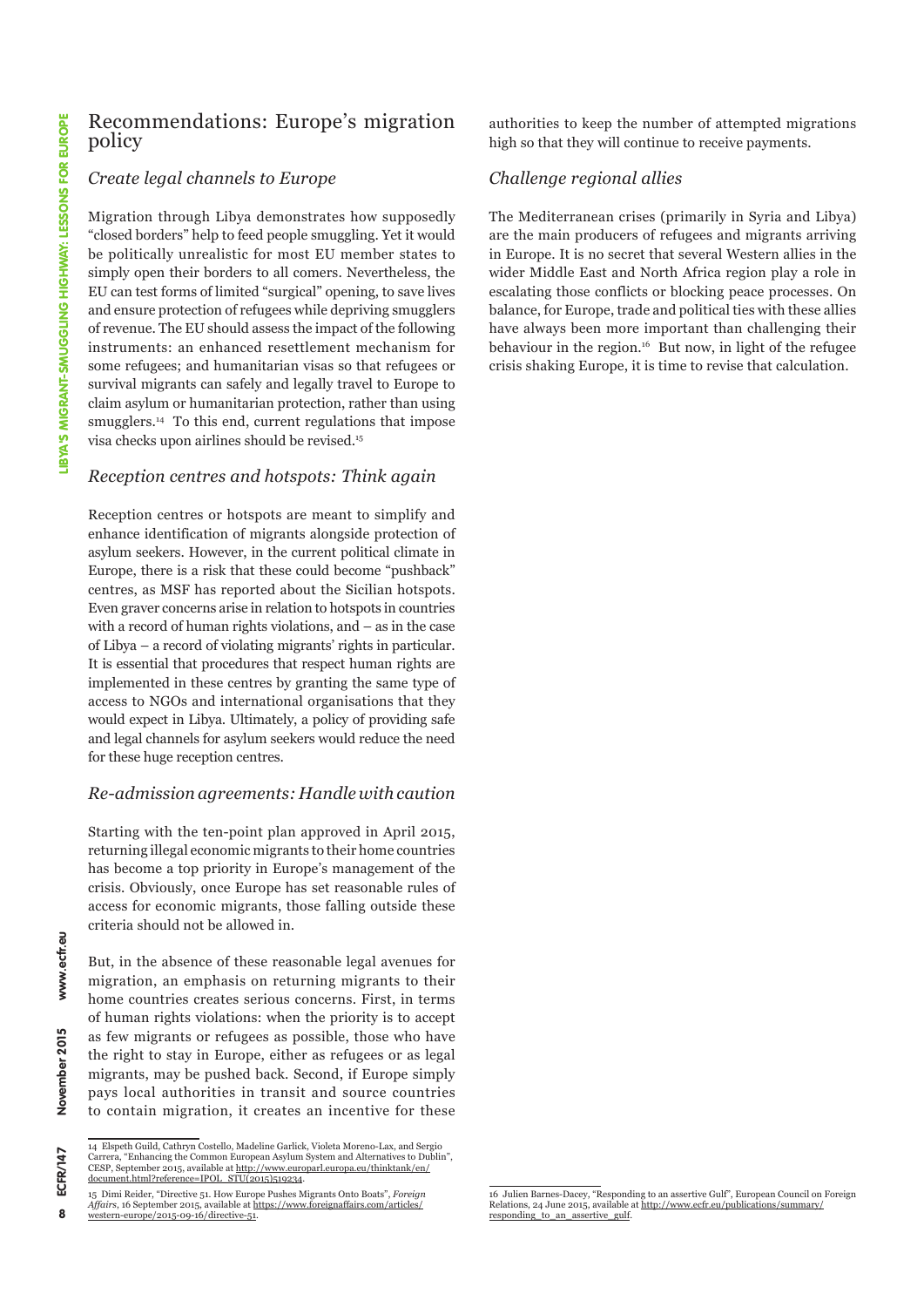## About the author

*Mattia Toaldo* is a policy fellow in the Middle East and North Africa programme at ECFR, where he specialises in Libya, migration and the Israeli/Palestinian conflict. He has worked on these topics since 2004 both as a researcher and as a policy advisor.

## Acknowledgements

The author owes special thanks to individuals who have inspired some of his ideas and provided crucial analysis: Tuesday Reitano from the Global Initiative against Transnational Organized Crime; Stefano Liberti, migration journalist; Fiona Mangan at the United States Institute for Peace; and Claudia Gazzini at the International Crisis Group. Benedetta Oddo and Otman Gajiji deserve a particular mention for the help they gave in understanding local dynamics and local authorities in Libya. European diplomats and Libyan officials who shall remain anonymous have also made crucial contributions to the ideas put forward here.

The author is particularly indebted to the editorial and communication teams at ECFR, to Marco Ugolini for producing some of the graphics, and to Anthony Zielicki for making research for this paper possible.

As ever, the author is solely responsible for the errors and the ideas contained in this paper. The contents of this paper cannot be attributed to any of the individuals listed above.

On behalf of ECFR, the author would like to extend his gratitude to the governments of Norway and Sweden for their ongoing support of ECFR's Middle East and North Africa programme.